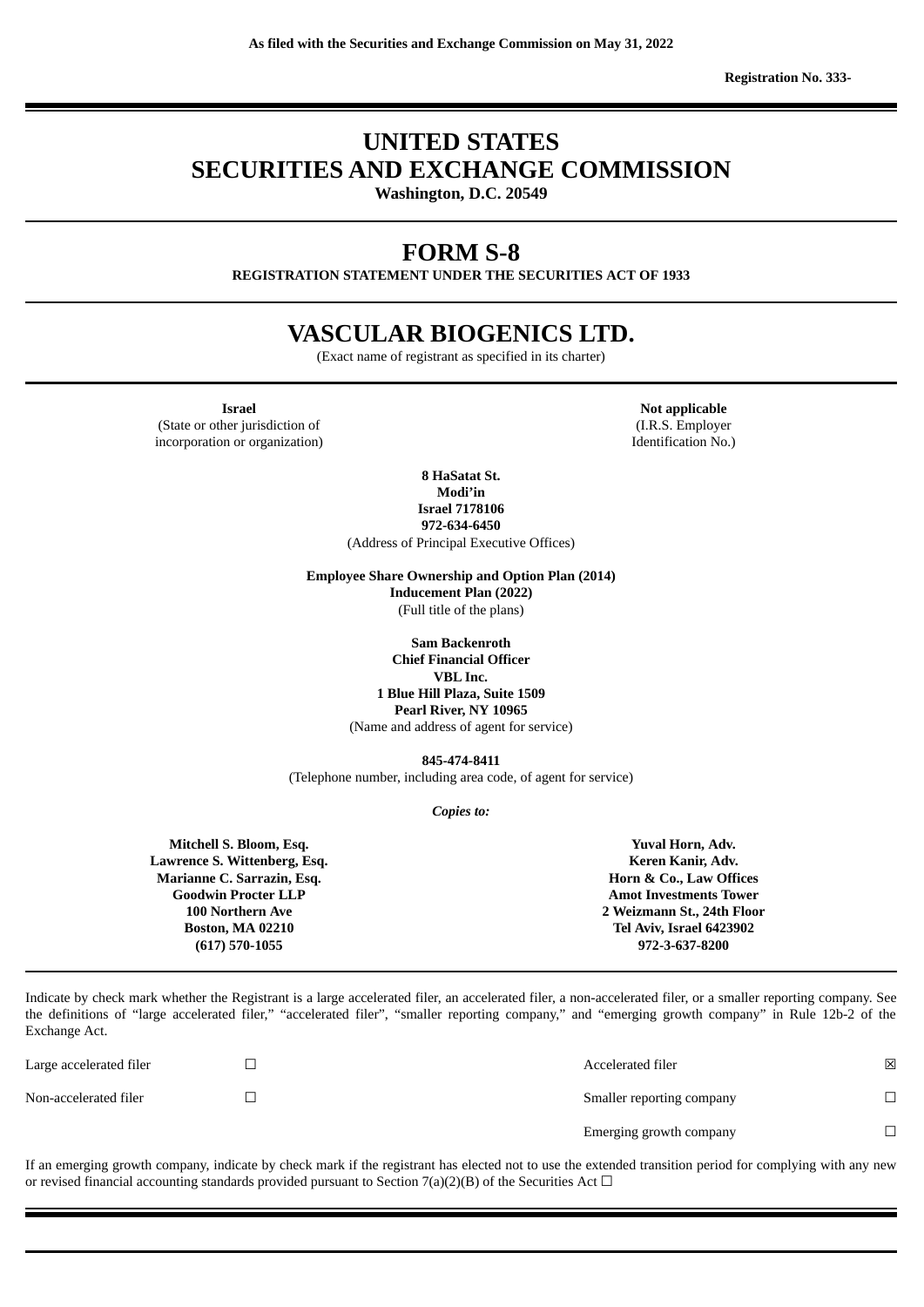#### **Explanatory Note**

This Registration Statement on Form S-8 registers additional Ordinary Shares under the Registrant's 2014 Employee Share Ownership and Option Plan (the "2014 Plan"). The aggregate number of Ordinary Shares reserved and available for issuance under the 2014 Plan is subject to an approved mechanism for annual increase each January 1, which began in January 2015, by an amount equal to 4% of the number of Ordinary Shares issued and outstanding on a fully diluted basis on the immediately preceding December 31 or such lesser number of Ordinary Shares as determined by the Administrator (as defined in the Plan). Accordingly, on January 1, 2021, the number of Ordinary Shares reserved and available for issuance under the Plan increased by 1,147,354 as was further approved by our Board of Directors in its meeting held on March 24, 2021, and on January 1, 2022, the number of Ordinary Shares reserved and available for issuance under the Plan increased by 3,337,898 as was further approved by our Board of Directors in its meeting held on December 7, 2021.

This Registration Statement registers these additional 4,485,252 Ordinary Shares. The additional Ordinary Shares are of the same class as other securities relating to the 2014 Plan for which the Registrant's registration statement filed on Form S-8 (Registration No. 333-240995) on August 5, 2020, Form S-8 (Registration No. 333-232391) on June 27, 2019, on Form S-8 (Registration No. 333-223232) on February 26, 2018, Form S-8 (Registration No. 333-219969) on August 14, 2017, Form S-8 (Registration No. 333-210583) on April 4, 2016 and Form S-8 (Registration No. 333-202463) on March 3, 2015, is effective. The information contained in the Registrant's registration statements on Form S-8 (Registration No. 333-240995), Form S-8 (Registration No. 333-232391), Form S-8 (Registration No. 333-223232), Form S-8 (Registration No. 333-219969), Form S-8 (Registration No. 333- 210583) and Form S-8 (Registration No. 333-202463) is hereby incorporated by reference pursuant to General Instruction E.

This Registration Statement is also being filed for the purpose of registering 2,000,000 Ordinary Shares reserved and available for issuance under the Inducement Plan (2022) (the "Inducement Plan").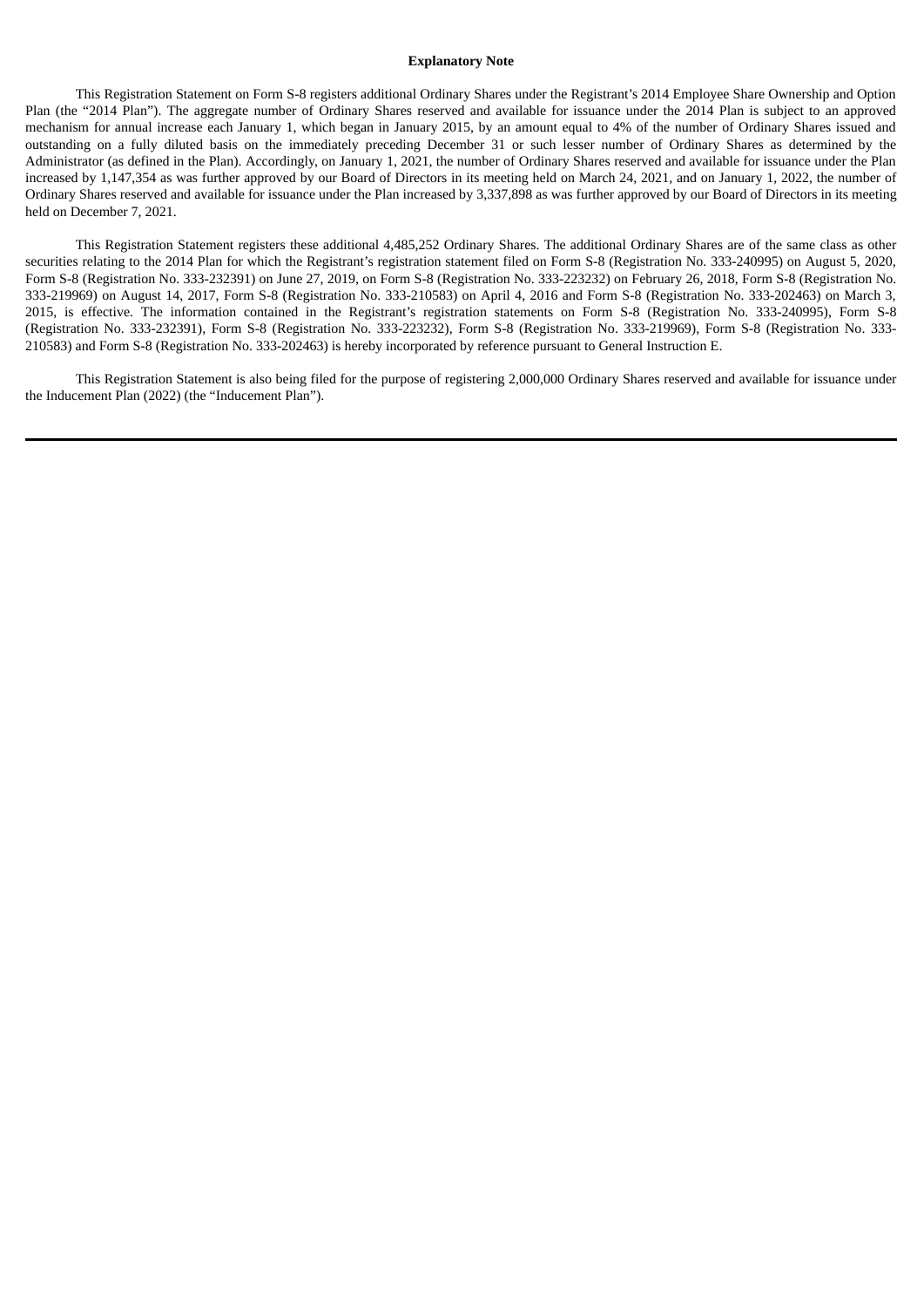#### **Part II**

### **INFORMATION REQUIRED IN THE REGISTRATION STATEMENT**

#### **Item 3. Incorporation of Documents by Reference**

The following documents have been previously filed by the Registrant with the U.S. Securities and Exchange Commission (the "Commission") and are hereby incorporated by reference into this Registration Statement and shall be deemed a part hereof:

- (a) The Registrant's Annual Report on Form 20-F for the year ended December 31, 2021, filed with the Commission on March 23, 2022;
- (b) The Registrant's reports on Form 6-K filed with the Commission on April 26, 2022 and May 17, 2022 (with respect to Exhibits 99.2 and 99.3 only) pursuant to Section 13(a) or 15(d) of the Securities Exchange Act of 1934, as amended (the "Exchange Act"); and
- (c) The description of the Registrant's common stock contained in its Registration Statement on Form 8-A (File No. 001-36581) filed with the Commission on July 29, 2014, and any other amendments or reports filed for the purpose of updating such description, including Exhibit 2.3 to the Registrant's Annual Report on Form 20-F for the year ended December 31, 2021, filed with the Commission on March 23, 2022.

All documents subsequently filed by the Registrant pursuant to Sections 13(a), 13(c), 14 and 15(d) of the Exchange Act subsequent to the date of this Registration Statement and prior to the filing of a post-effective amendment to this Registration Statement which indicates that all securities offered hereby have been sold or which deregisters all such securities then remaining unsold, shall be deemed to be incorporated by reference herein and to be a part hereof from the date of filing of such documents.

Any statement contained in this Registration Statement, in an amendment hereto or in a document incorporated or deemed to be incorporated by reference herein shall be deemed to be modified or superseded for purposes of this Registration Statement to the extent that a statement contained herein or in any subsequently filed amendment to this Registration Statement or in any document that also is or is deemed to be incorporated by reference herein modifies or supersedes such statement. Any statement so modified or superseded shall not constitute a part of this Registration Statement, except as so modified or superseded.

Under no circumstances shall any information furnished on Form 6-K be deemed incorporated herein by reference unless such Form 6-K expressly provides to the contrary.

#### **Item 5. Interests of Named Experts and Counsel.**

On the date of this registration statement, the partners and associates of Horn & Co, Law Offices, own beneficially, directly or indirectly, in the aggregate, less than 1% of the securities of the Registrant.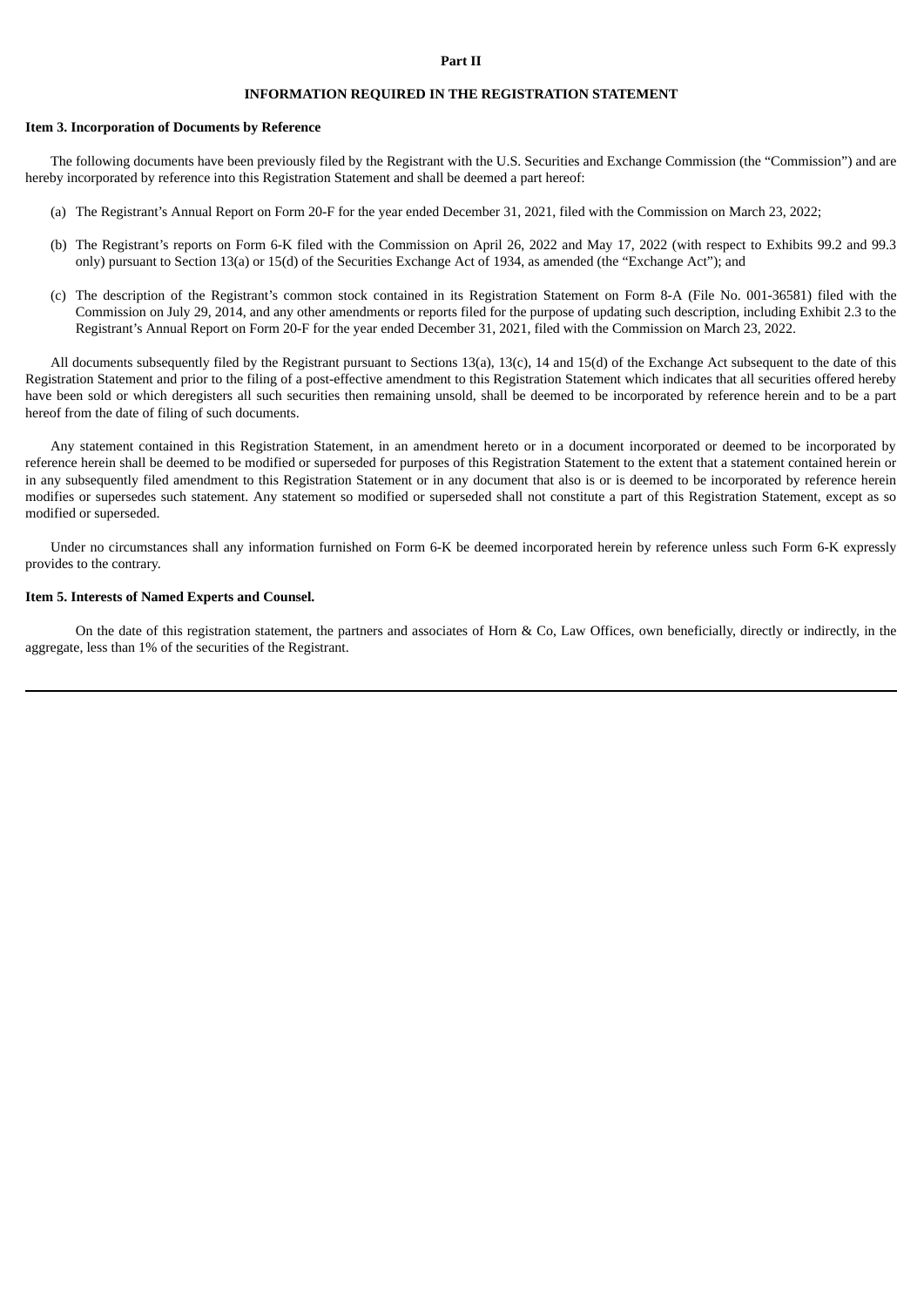#### **Item 6. Indemnification of Officer Holders (Including Directors).**

Under the Israeli Companies Law 1999, or the Companies Law, a company may not exculpate an office holder from liability for a breach of the duty of loyalty. An Israeli company may exculpate an office holder in advance from liability to the company, in whole or in part, for damages caused to the company as a result of a breach of duty of care, but only if a provision authorizing such exculpation is included in the company's articles of association. The Registrant's articles of association include such a provision. The company may not exculpate in advance a director from liability arising out of a prohibited dividend or distribution to shareholders.

Under the Companies Law, a company may indemnify an office holder for the following liabilities, payments and expenses incurred for acts performed by him or her as an office holder, either pursuant to an undertaking given by the company in advance of the act or following the act, provided its articles of association authorize such indemnification:

- a monetary liability imposed on him or her in favor of another person pursuant to a judgment, including a settlement or arbitrator's award approved by a court. However, if an undertaking to indemnify an office holder with respect to such liability is provided in advance, then such an undertaking must be limited to events which, in the opinion of the board of directors, can be foreseen based on the company's activities when the undertaking to indemnify is given, and to an amount, or according to criteria, determined by the board of directors as reasonable under the circumstances. Such undertaking shall detail the foreseen events and amount or criteria mentioned above;
- reasonable litigation expenses, including reasonable attorneys' fees, incurred by the office holder (1) as a result of an investigation or proceeding instituted against him or her by an authority authorized to conduct such investigation or proceeding, provided that (i) no indictment was filed against such office holder as a result of such investigation or proceeding; and (ii) no financial liability was imposed upon him or her as a substitute for the criminal proceeding as a result of such investigation or proceeding or, if such financial liability was imposed, it was imposed with respect to an offense that does not require proof of criminal intent (mens rea); and (2) in connection with a monetary sanction; and
- reasonable litigation expenses, including attorneys' fees, incurred by the office holder or imposed by a court in proceedings instituted against him or her by the company, on its behalf, or by a third party, or in connection with criminal proceedings in which the office holder was acquitted, or as a result of a conviction for an offense that does not require proof of criminal intent (mens rea).

In addition, under the Companies Law, a company may insure an office holder against the following liabilities incurred for acts performed by him or her as an office holder, if and to the extent provided in the company's articles of association:

- a breach of a duty of loyalty to the company, provided that the office holder acted in good faith and had a reasonable basis to believe that the act would not harm the company;
- a breach of duty of care to the company or to a third party, to the extent such a breach arises out of the negligent conduct of the office holder; and
- a monetary liability imposed on the office holder in favor of a third party.

Under the Companies Law, a company may not indemnify, exculpate or insure an office holder against any of the following:

- a breach of the duty of loyalty, except for indemnification and insurance for a breach of the duty of loyalty to the company to the extent that the office holder acted in good faith and had a reasonable basis to believe that the act would not harm the company;
- a breach of the duty of care committed intentionally or recklessly, excluding a breach arising out of the negligent conduct of the office holder;
- an act or omission committed with intent to derive illegal personal benefit; or
- a fine or penalty levied against the office holder.

Under the Companies Law, for the approval of exculpation, indemnification and insurance of office holders who are executive officers, directors and controlling shareholders.

The Registrant's amended and restated articles of association permit it to exculpate, indemnify and insure its office holders to the fullest extent permitted under the Companies Law (other than indemnification for litigation expenses in connection with a monetary sanction).

The Registrant has entered into indemnification and exculpation agreements with each of its current office holders exculpating them from a breach of their duty of care to it to the fullest extent permitted by the Companies Law and undertaking to indemnify them to the fullest extent permitted by the Companies Law.

The Registrant is not aware of any pending or threatened litigation or proceeding involving any of its office holders as to which indemnification is being sought, nor are we aware of any pending or threatened litigation that may result in claims for indemnification by any office holder.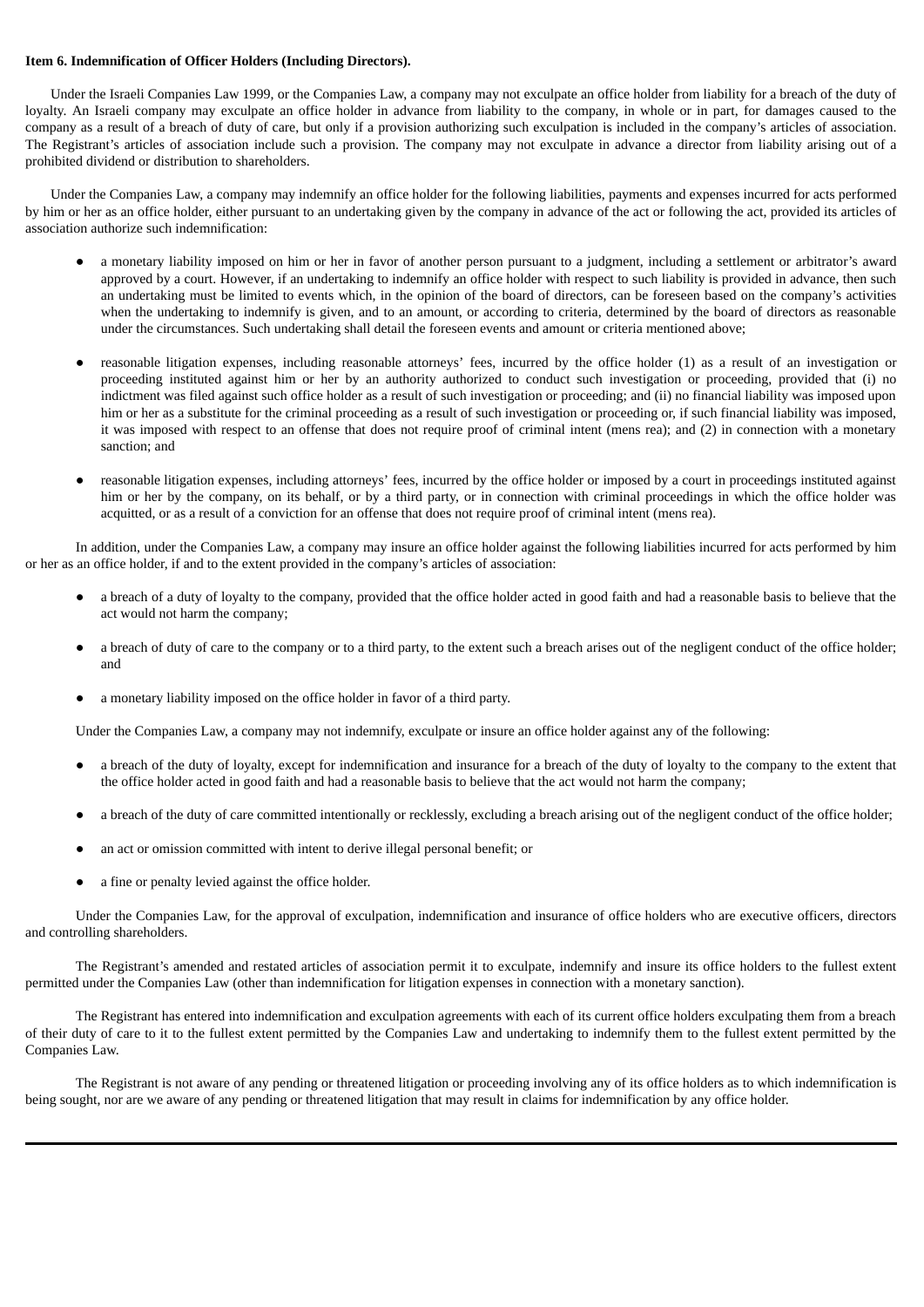## **Item 8. Exhibits**

| Item 8. Exhibits      |                                                                                                                                                                                                        |  |  |  |
|-----------------------|--------------------------------------------------------------------------------------------------------------------------------------------------------------------------------------------------------|--|--|--|
| <b>Exhibit</b><br>No. | <b>Description</b>                                                                                                                                                                                     |  |  |  |
| 4.1                   | Amended and Restated Articles of Association of the Registrant <sup>(1)</sup>                                                                                                                          |  |  |  |
| 4.2                   | <u>Memorandum of Association of the Registrant as amended</u> <sup>(2)</sup>                                                                                                                           |  |  |  |
| 4.3                   | Amendment to Memorandum of Association of the Registrant <sup>(3)</sup> .                                                                                                                              |  |  |  |
| 4.4                   | Form of Certificate for Ordinary Shares <sup>(4)</sup>                                                                                                                                                 |  |  |  |
| 5.1                   | Opinion of Horn & Co., Law Offices, Israeli legal counsel of the Registrant                                                                                                                            |  |  |  |
| 23.1                  | Consent of Kesselman & Kesselman, Certified Public Accountants (Isr.), an independent registered public accounting firm, a member firm of<br>PricewaterhouseCoopers International Limited.             |  |  |  |
| 23.2                  | Consent of Horn & Co, Law Offices (included in Exhibit 5.1)                                                                                                                                            |  |  |  |
| 24.1                  | Power of Attorney (included on signature page)                                                                                                                                                         |  |  |  |
| 99.1                  | <u>Employee Share Ownership and Option Plan (2014) of the Registrant, and form of Capital Gains Option Agreement thereunder<sup>(5)</sup></u>                                                          |  |  |  |
| 99.2                  | Vascular Biogenics Ltd. Inducement Plan (2022) of the Registrant and form of award agreements thereunder <sup>(6)</sup>                                                                                |  |  |  |
| 107                   | <b>Filing Fee Table</b>                                                                                                                                                                                |  |  |  |
| (1)                   | Filed as Exhibit 3.2 to the Registrant's Registration Statement on Form F-1 (File No. 333-196584), filed previously with the Commission on<br>September 30, 2014 and incorporated by reference herein. |  |  |  |
| (2)                   | Filed as Exhibit 3.3 to the Registrant's Registration Statement on Form F-1 (File No. 333-196584), filed previously with the Commission on<br>September 30, 2014 and incorporated by reference herein. |  |  |  |
| (3)                   | Filed as Exhibit 3.4 to the Registrant's Registration Statement on Form F-1 (File No. 333-196584), filed previously with the Commission on<br>September 30, 2014 and incorporated by reference herein. |  |  |  |
| (4)                   | Filed as Exhibit 4.2 to the Registrant's Registration Statement on Form F-1 (File No. 333-196584), filed previously with the Commission on July 29,<br>2014 and incorporated by reference herein.      |  |  |  |
| (5)                   | Filed as Exhibit 10.17 to the Registrant's Registration Statement on Form F-1 (File No. 333-196584), filed previously with the Commission on June<br>25, 2014 and incorporated by reference herein.    |  |  |  |

(6) Filed as Exhibit 99.1 to the Registrant's Current Report on Form 6-K (File No. 001-36581), filed previously with the Commission on February 15, 2022 and incorporated by reference herein.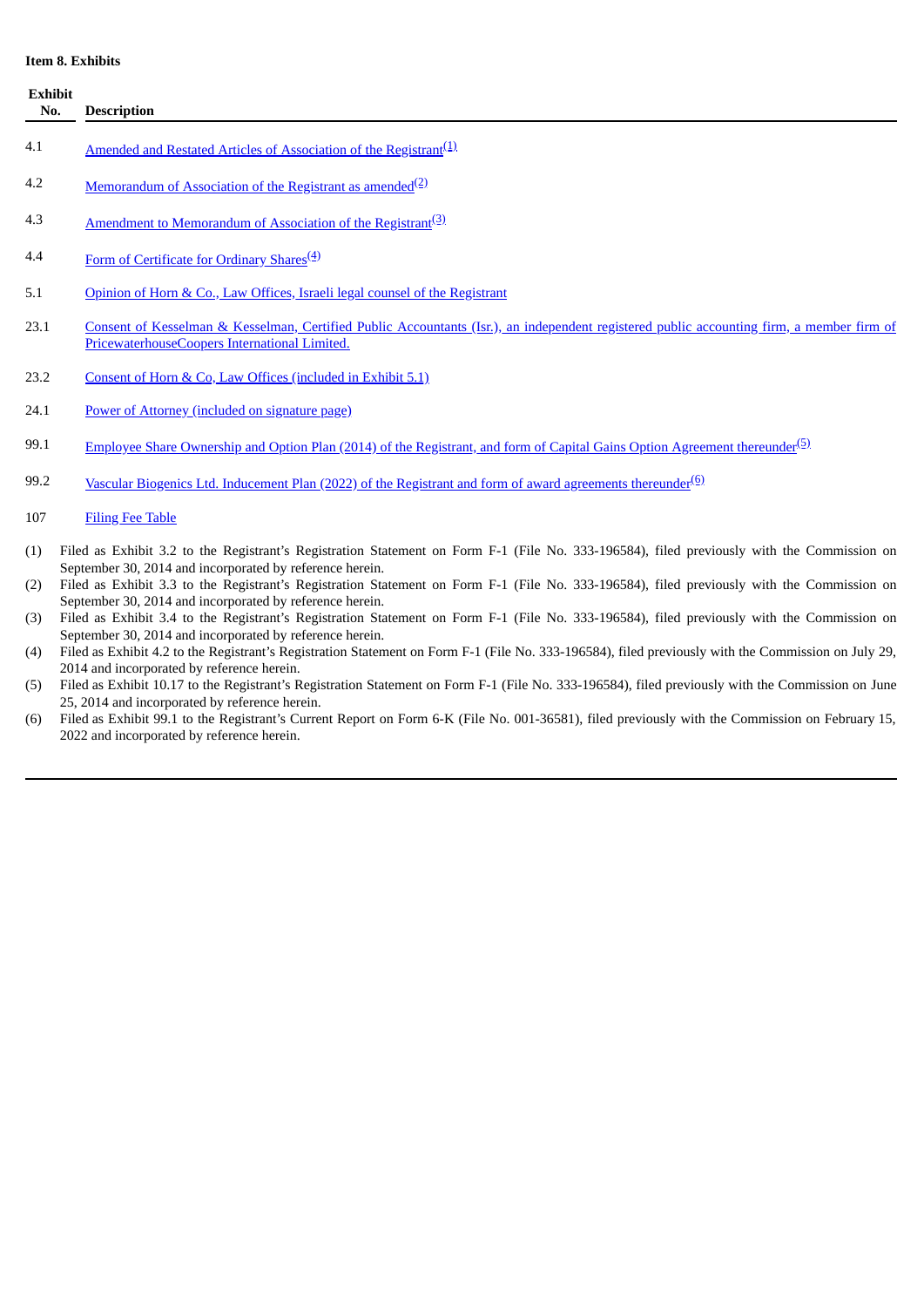#### **Item 9. Undertakings**

- (a) The undersigned Registrant hereby undertakes:
	- (1) To file, during any period in which offers or sales are being made, a post-effective amendment to this Registration Statement:
		- (i) To include any prospectus required by Section 10(a)(3) of the Securities Act of 1933;
		- (ii) To reflect in the prospectus any facts or events arising after the effective date of the Registration Statement (or the most recent post-effective amendment thereof) which, individually or in the aggregate, represent a fundamental change in the information set forth in the Registration Statement. Notwithstanding the foregoing, any increase or decrease in volume of securities offered (if the total dollar value of securities offered would not exceed that which was registered) and any deviation from the low or high end of the estimated maximum offering range may be reflected in the form of prospectus filed with the Commission pursuant to Rule 424(b) if, in the aggregate, the changes in volume and price represent no more than a 20% change in the maximum aggregate offering price set forth in the "Calculation of Registration Fee" table in the effective Registration Statement;
		- (iii) To include any material information with respect to the plan of distribution not previously disclosed in the Registration Statement or any material change to such information in the Registration Statement;

provided, however, that paragraphs (1)(i) and (1)(ii) of this section do not apply if the information required to be included in a post-effective amendment by those paragraphs is contained in reports filed with or furnished to the Commission by the Registrant pursuant to Section 13 or Section 15(d) of the Securities Exchange Act of 1934 that are incorporated by reference in the Registration Statement.

- (2) That, for the purpose of determining any liability under the Securities Act of 1933, each such post-effective amendment shall be deemed to be a new registration statement relating to the securities offered therein, and the offering of such securities at that time shall be deemed to be the initial bona fide offering thereof.
- (3) To remove from registration by means of a post-effective amendment any of the securities being registered which remain unsold at the termination of the offering.
- (b) The undersigned Registrant hereby undertakes that, for purposes of determining any liability under the Securities Act of 1933, each filing of the Registrant's annual report pursuant to Section 13(a) or Section 15(d) of the Securities Exchange Act of 1934 that is incorporated by reference in this Registration Statement shall be deemed to be a new registration statement relating to the securities offered therein, and the offering of such securities at that time shall be deemed to be the initial bona fide offering thereof.
- (c) Insofar as indemnification for liabilities arising under the Securities Act of 1933 may be permitted to directors, officers and controlling persons of the Registrant pursuant to the indemnification provisions summarized in Item 6, or otherwise, the Registrant has been advised that in the opinion of the Securities and Exchange Commission such indemnification is against public policy as expressed in the Act and is, therefore, unenforceable. In the event that a claim for indemnification against such liabilities (other than the payment by the Registrant of expenses incurred or paid by a director, officer or controlling person of the Registrant in the successful defense of any action, suit or proceeding) is asserted by such director, officer or controlling person in connection with the securities being registered, the Registrant will, unless in the opinion of its counsel the matter has been settled by controlling precedent, submit to a court of appropriate jurisdiction the question whether such indemnification by it is against public policy as expressed in the Act and will be governed by the final adjudication of such issue.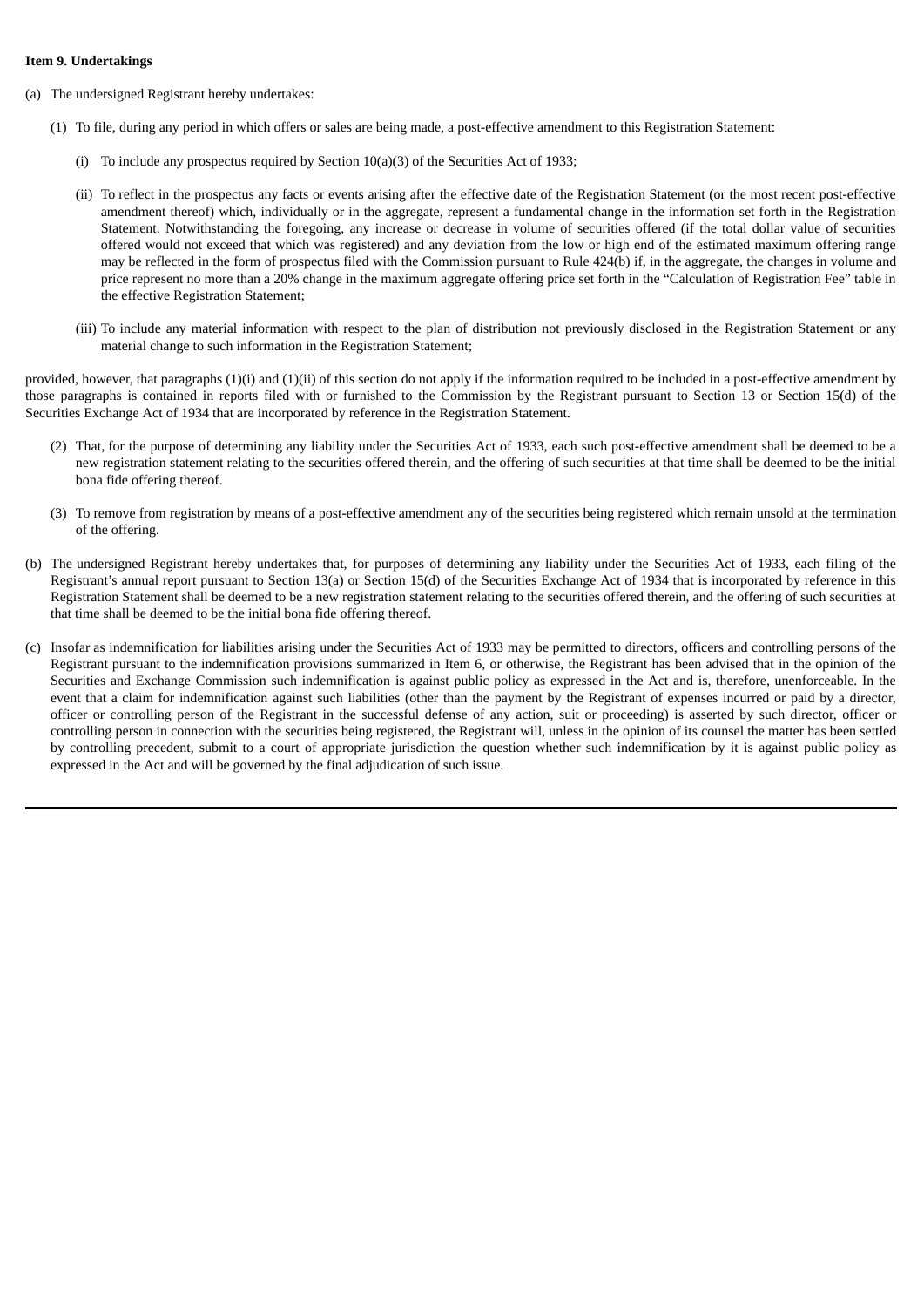#### **SIGNATURES**

Pursuant to the requirements of the Securities Act of 1933, as amended, the Registrant certifies that it has reasonable grounds to believe that it meets all of the requirements for filing on Form S-8 and has duly caused this registration statement to be signed on its behalf by the undersigned, thereunto duly authorized, in the City of Modi'in, Israel, on this 31st day of May, 2022.

#### **Vascular Biogenics Ltd.**

By: */s/ Dror Harats*

Dror Harats Chief Executive Officer

#### **POWER OF ATTORNEY**

<span id="page-6-0"></span>We, the undersigned officers and directors of Vascular Biogenics Ltd., hereby severally constitute and appoint Dror Harats and Sam Backenroth, and each of them singly (with full power to each of them to act alone), our true and lawful attorneys-in-fact and agents, with full power of substitution and resubstitution in each of them for him and in his name, place and stead, and in any and all capacities, to sign for us and in our names in the capacities indicated below any and all amendments (including post-effective amendments) to this registration statement, and to file the same, with all exhibits thereto and other documents in connection therewith, with the Securities and Exchange Commission, granting unto said attorneys-in-fact and agents, and each of them, full power and authority to do and perform each and every act and thing requisite or necessary to be done in and about the premises, as full to all intents and purposes as he might or could do in person, hereby ratifying and confirming all that said attorneys-in-fact and agents or any of them, or their or his substitute or substitutes, may lawfully do or cause to be done by virtue hereof.

Pursuant to the requirements of the Securities Act of 1933, this Registration Statement has been signed by the following person in the capacities and on the date indicated.

| <b>Signatures</b>      | <b>Title</b>                                                      | <b>Date</b>  |  |  |
|------------------------|-------------------------------------------------------------------|--------------|--|--|
| /s/ Dror Harats        | Chief Executive Officer and Director                              | May 31, 2022 |  |  |
| Dror Harats            | (Principal Executive Officer)                                     |              |  |  |
| /s/ Sam Backenroth     | <b>Chief Financial Officer</b>                                    | May 31, 2022 |  |  |
| Sam Backenroth         | (Principal Financial Officer and Principal Accounting<br>Officer) |              |  |  |
| /s/ Marc Kozin         | Chairman, Non-Executive Director                                  | May 31, 2022 |  |  |
| Marc Kozin             |                                                                   |              |  |  |
| /s/ Ruth Alon          | Non-Executive Director                                            | May 31, 2022 |  |  |
| Ruth Alon              |                                                                   |              |  |  |
| /s/ Shmuel Ben Zvi     | Non-Executive Director                                            | May 31, 2022 |  |  |
| Shmuel Ben Zvi         |                                                                   |              |  |  |
| /s/ Ron Cohen          | Non-Executive Director                                            | May 31, 2022 |  |  |
| Ron Cohen              |                                                                   |              |  |  |
| /s/ Alison Finger      | Non-Executive Director                                            | May 31, 2022 |  |  |
| <b>Alison FInger</b>   |                                                                   |              |  |  |
| /s/ David Hastings     | Non-Executive Director                                            | May 31, 2022 |  |  |
| David Hastings         |                                                                   |              |  |  |
| /s/ Michael Rice       | Non-Executive Director                                            | May 31, 2022 |  |  |
| Michael Rice           |                                                                   |              |  |  |
| /s/ Bennett M. Shapiro | Non-Executive Director                                            | May 31, 2022 |  |  |
| Bennett M. Shapiro     |                                                                   |              |  |  |
|                        |                                                                   |              |  |  |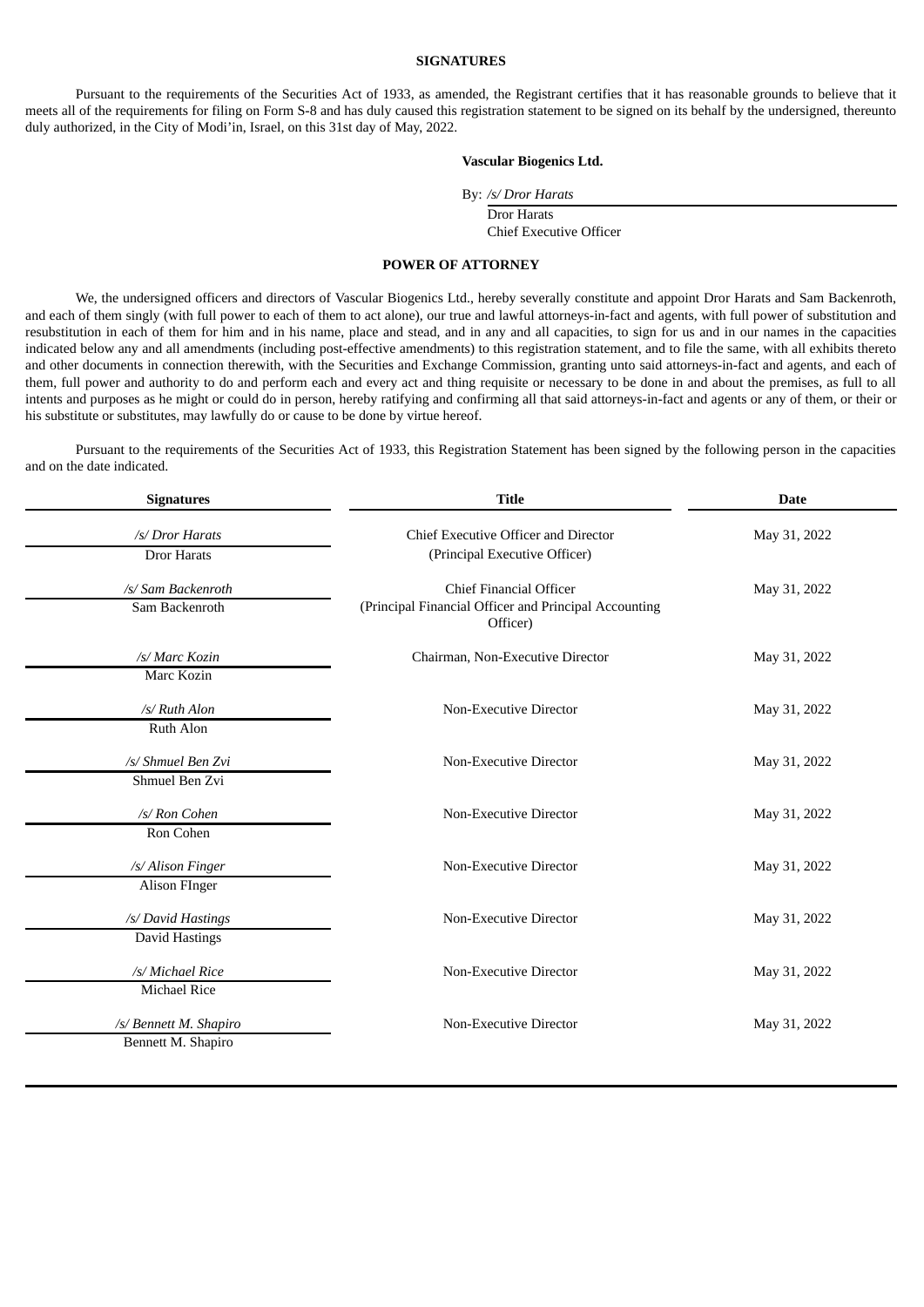### **SIGNATURE OF AUTHORIZED U.S. REPRESENTATIVE OF THE REGISTRANT**

Pursuant to the Securities Act, the undersigned, the duly authorized representative in the United States of Vascular Biogenics Ltd. has signed this registration statement or amendment thereto on this 31st day of May, 2022.

## **VBL Inc.**

*By: /s/ Sam Backenroth*

*Sam Backenroth* Chief Financial Officer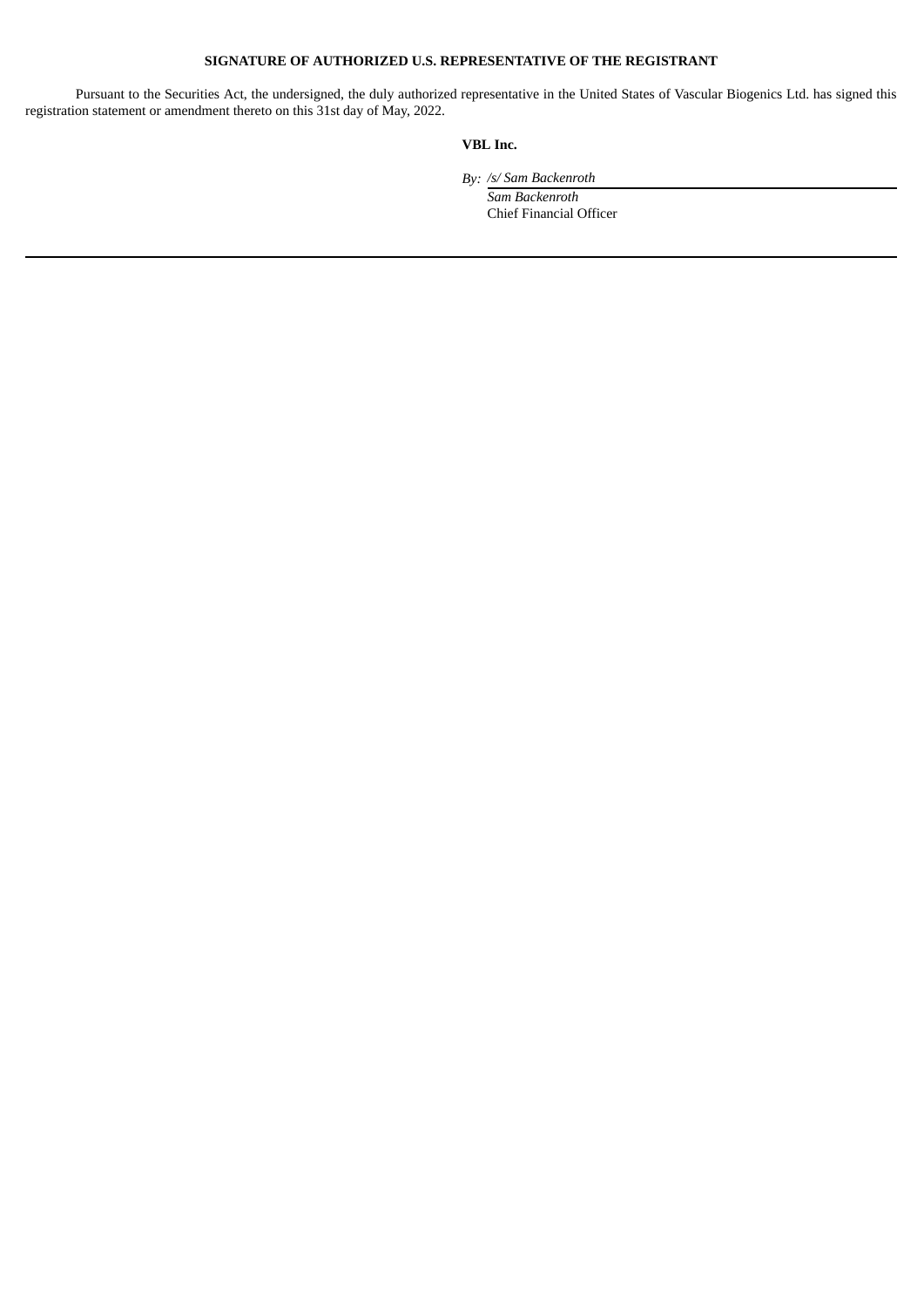

משרד עורכי דין Law Offices

<span id="page-8-0"></span>**Yuval Horn, Keren Kanir\*, Roy Ribon, Orly Sternfeld, Paz Abercohen, Shimrit Roznek, Yonatan Levinstein, Assaf Unger, Uri Dotan, Danielle Wassner, Yael Bar Hillel\*, Victoria Zilberman, Tal Gazanda, Shira Brami, Shiran Glantz, Ana Eiskov, Tal Belkin, Itai Ben Shmuel**

\* Also admitted in New York

Tel-Aviv, May 31, 2022 Ref: 6066/60

To: Vascular Biogenics Ltd. 8 HaSatat St., Modi'in, Israel 7178106

Ladies and Gentlemen:

## Re: **Registration Statement on Form S-8**

We have acted as Israeli counsel to Vascular Biogenics Ltd., a company organized under the laws of the State of Israel (the "**Company**"), in connection with its registration statement on Form S-8 (the "**Registration Statement**") filed with the Securities and Exchange Commission under the Securities Act of 1933 (the "**Securities Act**") covering up to an aggregate of 4,485,252 ordinary shares of the Company, par value 0.01 NIS per share ("**ESOP Shares**") under the Company's 2014 Employee Share Ownership and Option Plan (the "**2014 Plan**).

We have also acted as Israeli counsel to the Company in connection with the Registration Statement registering an additional 2,000,000 Ordinary Shares under the Company's Inducement Plan (2022) (the "**Inducement Plan Shares**", and together with the ESOP Shares, the "**Shares**")

In connection with this opinion, we have examined originals or copies, certified or otherwise identified to our satisfaction, of the 2014 Plan, the Inducement Plan (2022), the Registration Statement, the Company's amended and restated Articles of Association (the "**Articles**"), and such other agreements, certificates, resolutions, minutes and other statements of corporate officers and other representatives of the Company and others and other documents provided to us by the Company as we have deemed necessary or appropriate as a basis for this opinion.

In rendering an opinion on the matters hereinafter set forth, we have assumed the authenticity of all original documents submitted to us as certified, conformed or photographic copies thereof, the genuineness of all signatures and the due authenticity of all persons executing such documents. We have assumed the same to have been properly given and to be accurate. We have also assumed the truth of all facts communicated to us by the Company and that all consents, minutes and protocols of meetings of the Company's committees, board of directors and shareholders which have been provided to us are true and accurate and have been properly prepared in accordance with the Articles and all applicable laws. In addition, we have assumed that the Company will duly approve any further future issuances of options and awards under the 2014 Plan and the Inducement Plan (2022), receive the full consideration for the Shares (which may consist, in part or in full, of services performed for the Company) and that the associated tax will be paid by or deducted at source.

Members of our firm are admitted to the Bar of the State of Israel, and we do not express any opinion as to the laws of any other jurisdiction. This opinion is limited to the matters stated herein and no opinion is implied or may be inferred beyond the matters expressly stated herein.

Based upon and subject to the foregoing, we are of the opinion that the Shares have been duly authorized and reserved for issuance and, when issued and paid for, will be validly issued, fully paid and non-assessable.

We hereby consent to the filing of this opinion letter as an exhibit to the Registration Statement. In giving this opinion and such consent, we do not admit that we are within the category of persons whose consent is required under Section 7 of the Securities Act, the rules and regulations of the Securities and Exchange Commission promulgated thereunder or Item 509 of Regulation S-K promulgated under the Securities Act.

This opinion letter is rendered as of the date hereof and we disclaim any obligation to advise you of facts, circumstances, events or developments that may be brought to our attention after the effective date of the Registration Statement that may alter, affect or modify the opinions expressed herein.

Sincerely yours,

Horn & Co. - Law Offices

T: +972-3-637 8200 | F: +972-3-637 8201 | office@hornlaw.co.il | www.hornlaw.co.il Amot Investments Tower 24th Floor, 2 Weizmann St., Tel Aviv 6423902, Israel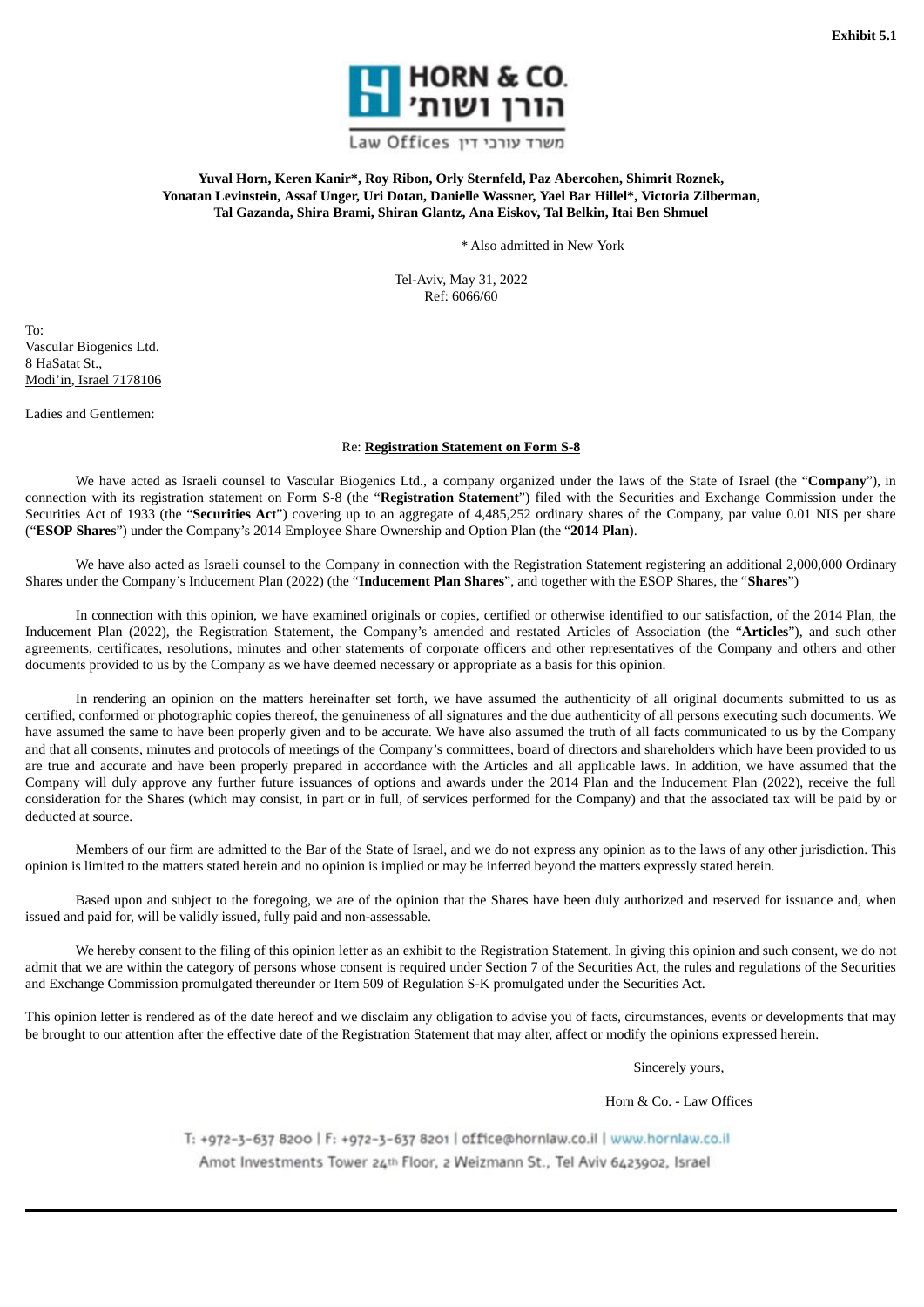## **CONSENT OF INDEPENDENT REGISTERED PUBLIC ACCOUNTING FIRM**

<span id="page-9-0"></span>We hereby consent to the incorporation by reference in this Registration Statement on Form S-8 of Vascular Biogenics Ltd. of our report dated March 23, 2022, relating to the financial statements and the effectiveness of internal control over financial reporting, which appears in Vascular Biogenics Ltd.'s Annual Report on Form 20-F for the year ended December 31, 2021.

Tel-Aviv, Israel *Tel-Aviv, Israel Islamic Company S/ Kesselman & Kesselman /s/ Kesselman Aviv, Israel Aviv*, *Israel Aviv*, *Israel Aviv*, *Israel Aviv*, *Israel Aviv*, *Israel Aviv*, *Israel Aviv*, May 31, 2022 Certified Public Accountants (Isr.) A member firm of PricewaterhouseCoopers International Limited